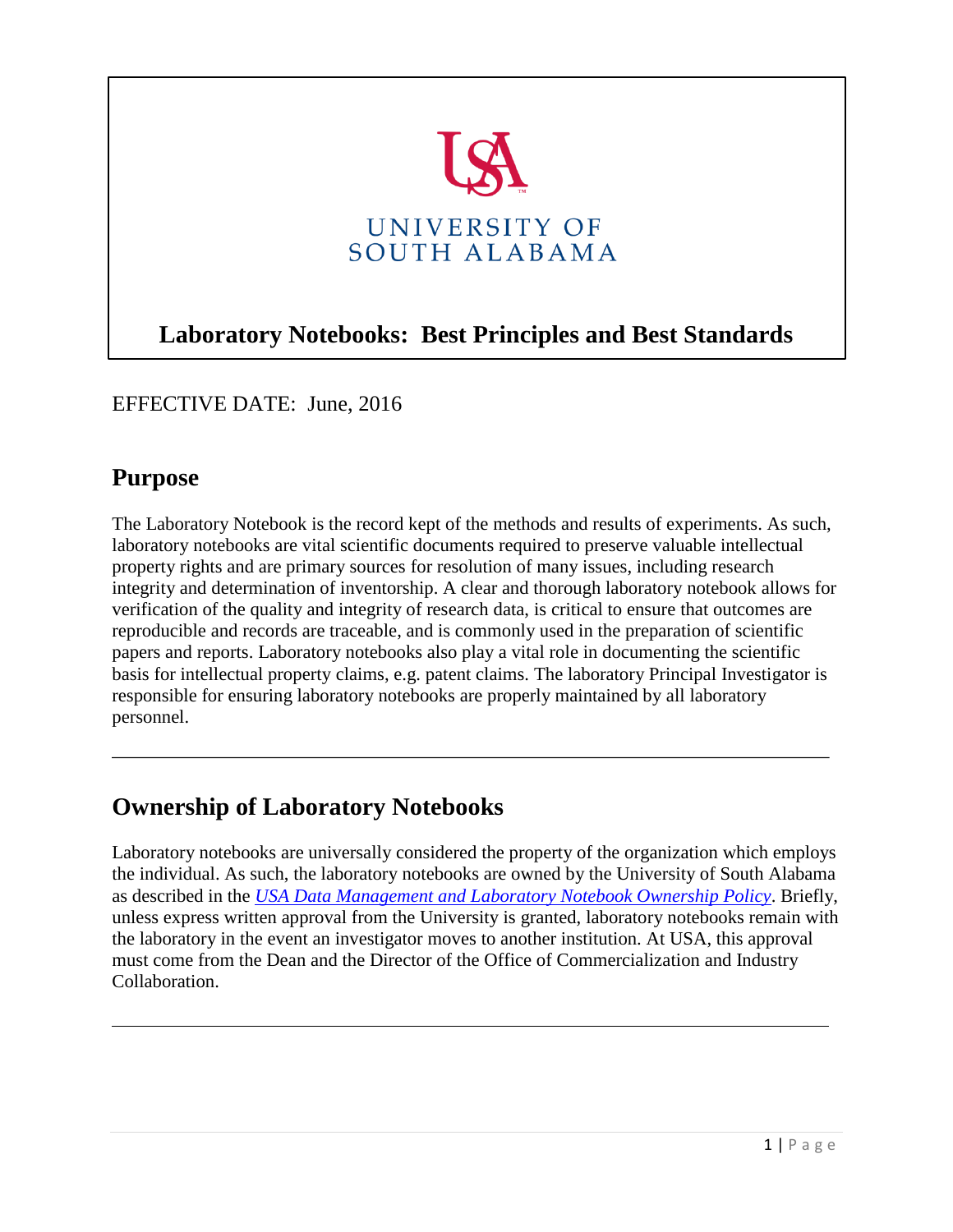## **Determination of claims of discoveries**

Laboratory notebooks provide important documentary evidence of the conception and reduction to practice of an invention. Generally a sketch and a brief written description are sufficient to establish 'conception'. However, 'reduction to practice', can be 'constructive' (by filing a patent) or 'actual' by the construction and successful testing of a prototype of the invention. In either case it requires convincing, corroborating evidence of diligence (i.e. constant progress from the conception of an invention). A clear and thorough laboratory notebook can provide such evidence if the need arises.

### **Laboratory Notebook Content**

There are many ways to record data. The Principal Investigator of the laboratory should be involved in laboratory notebook formatting before an individual invests time in a particular method. This guide provides a recommended method for content for recording critical content in a laboratory notebook.

- 1. Notebook name
- 2. Inside cover or cover page
	- Your name and year
	- General project name
	- Laboratory mailing address

*Example: Laboratory Record Patterns of Myosin Light Chain Isoenzymes in Developing Chick Skeletal Muscle David R. Caprette Department of Biochemistry & Cell Biology Rice University 211A Anderson Biology Laboratory 6100 S. Main Houston, Texas 77005 (555) 555-5555*

#### 3. Table of Contents

- Page Number
- Date
- Subject/Experiment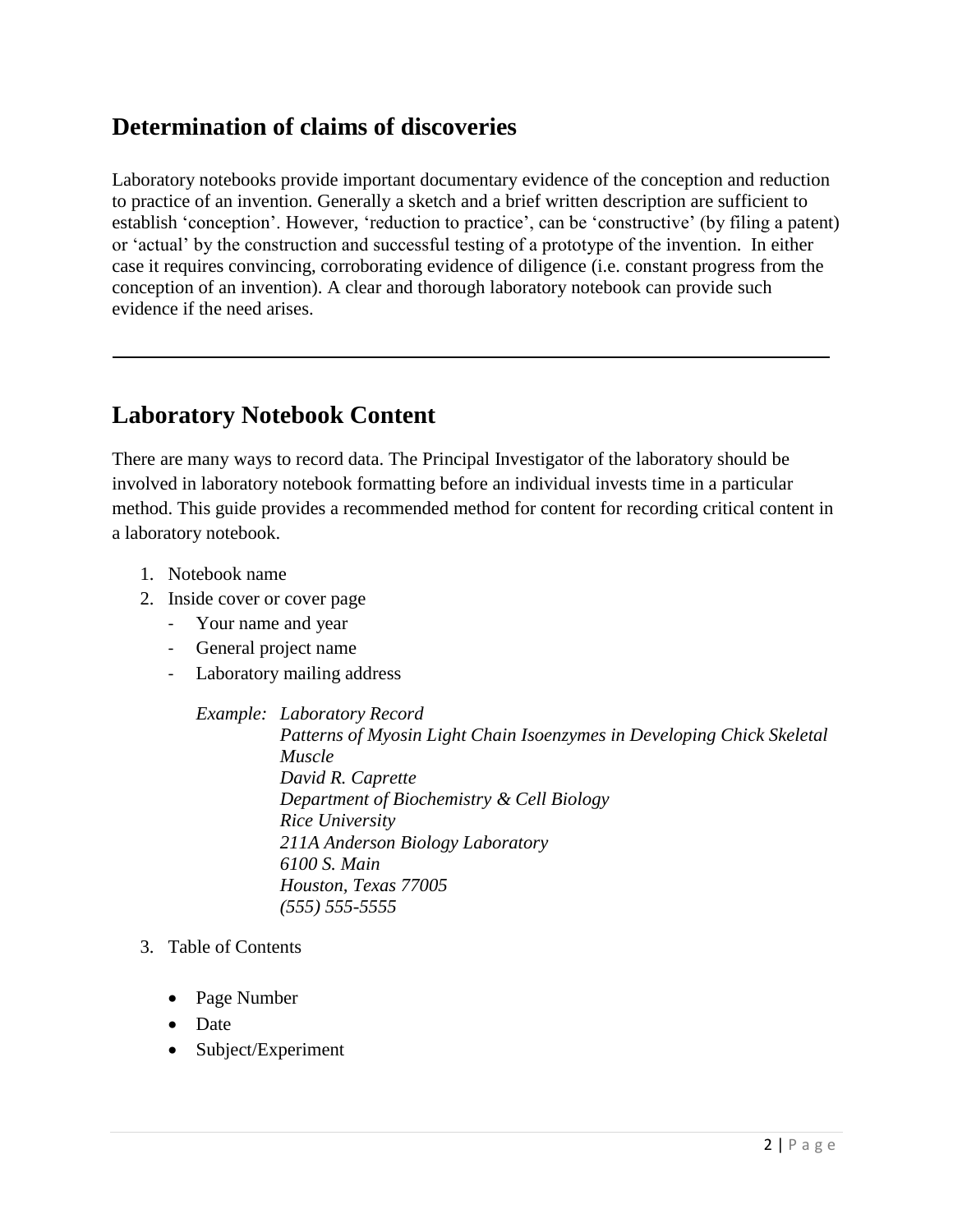It is preferable to include multiple levels in the table of contents, to allow additions to the table of content as experiments and data accumulate over time. For example, indicating where a new study starts and include subheadings for specific parts of a study, methods, sets of data, etc. The idea is to enable someone to locate anything quickly. Also, list each set of entries with dates and page numbers.

- 4. Body of notebook
	- Experiment entries
	- Date
	- Title
	- Hypothesis or Goal: Brief statement of purpose
	- Background
	- How: Protocols, calculations, reagents, equipment (See Section Below)
	- Observations:
		- o All that happens (planned or unplanned)
		- o Raw experimental data
		- o Taped in information or reference to data location
	- Data analysis:
		- o Processing of raw data, graphs, interpretations
	- Ideas for future experiments

The focal point of the experimental entry is the observation(s) made. Thus, this is where information is recorded that happens throughout the experiment. At minimum, the record of every experiment should contain the date of the start of the experiment, title of the experiment, brief statement of purpose and a description of the experiment. Record any deviation from the protocol, whether planned, accidental or an error. This is where you record any raw data collected, such as numerical readings from a piece of equipment or qualitative observations such as reporting a reaction solution that may become cloudy or change colors. Notes should be clear and thorough, as often times it is difficult to anticipate what will be important prior to analyzing the data. Any data that is printed or written on a separate piece of paper should be dated secured in the laboratory notebook (e.g. taped or stapled). For data that cannot be included in the laboratory notebook (e.g. large date sets, multiple microscope images, etc.), provide a reference in the laboratory notebook identifying where such data is recorded or stored. Many times data may need to be processed before it can be completely understood or presented. The handling of this data should also be recorded in the laboratory notebook. Lastly, be certain to reference any software that is used, as well as the location of digital files.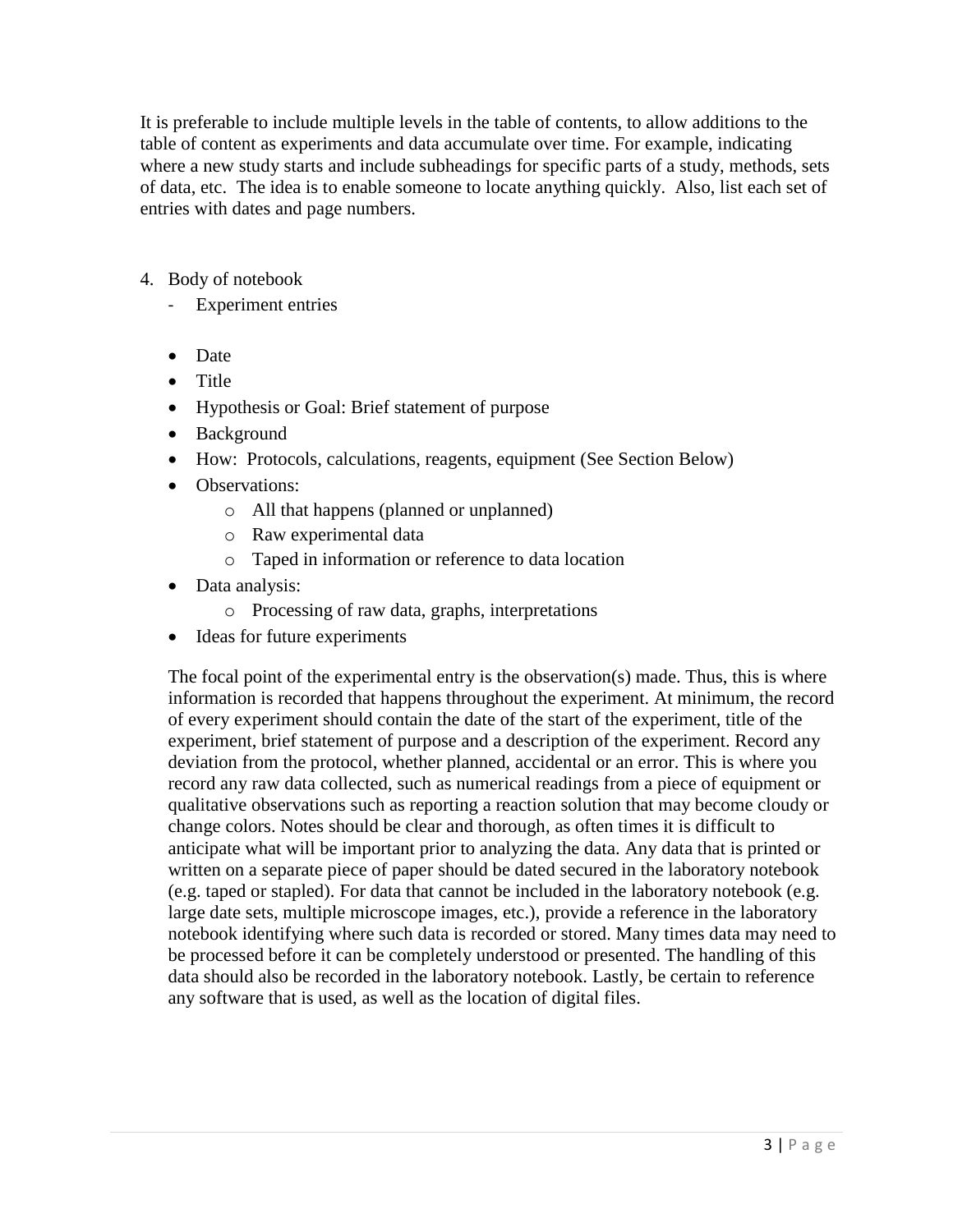#### **Provide Details of "How"**

- Reagents: source, product number, lot number, expiration date, how and where stored
- Solutions and how they were made
- Cells used: type, source, passage number, growth medium
- Instruments: type, name, location, serial number
- Number and volume of washes
- Centrifuge speeds and duration of spins
- Heating rates and levels of agitation
- Time between and during steps
- Gel percentages
- Type of water used

Be as detailed as possible regarding what was used and completed. A reagent is more than just the name of the chemical or enzyme. Information recorded should include the source of the reagent and the company/laboratory/ person who provided it. Recording the product/ catalogue number will help make reordering easier. Include the lot number, expiration date and how and where the reagent is stored. When using solutions, record what is being used and how it was made. For example, if a 1X running buffer is used, how was it made from scratch and diluted from the higher-concentrated stock solution? If diluted from a stock solution, include the lot number of the stock solution or how it was made and by whom or a link to this information. Some other examples of information to record include cell type or cell line used, including source, passage number and what growth medium was used. When using instrumentation record the type, name, location and serial number if available. It may be discovered that an instrument was not working properly after the data is analyzed. Knowledge of what machine was used and when might explain anomalies.

### **Ethics and Laboratory Notebooks**

- All data go into the notebook
	- o Even "bad" data points or "outliers"
	- o Failed experiments or contradictory experiments
- No pages come out of the notebook
	- o Do not take any pages out or remove any data
	- o Do not skip pages in your notebook
	- o Cross out any unused parts of a page
- Correct mistakes, do not remove them
	- o Cross out mistakes with a single line
	- o Paste in corrections without covering anything
	- o Sign and date all corrections
- Honesty is the best policy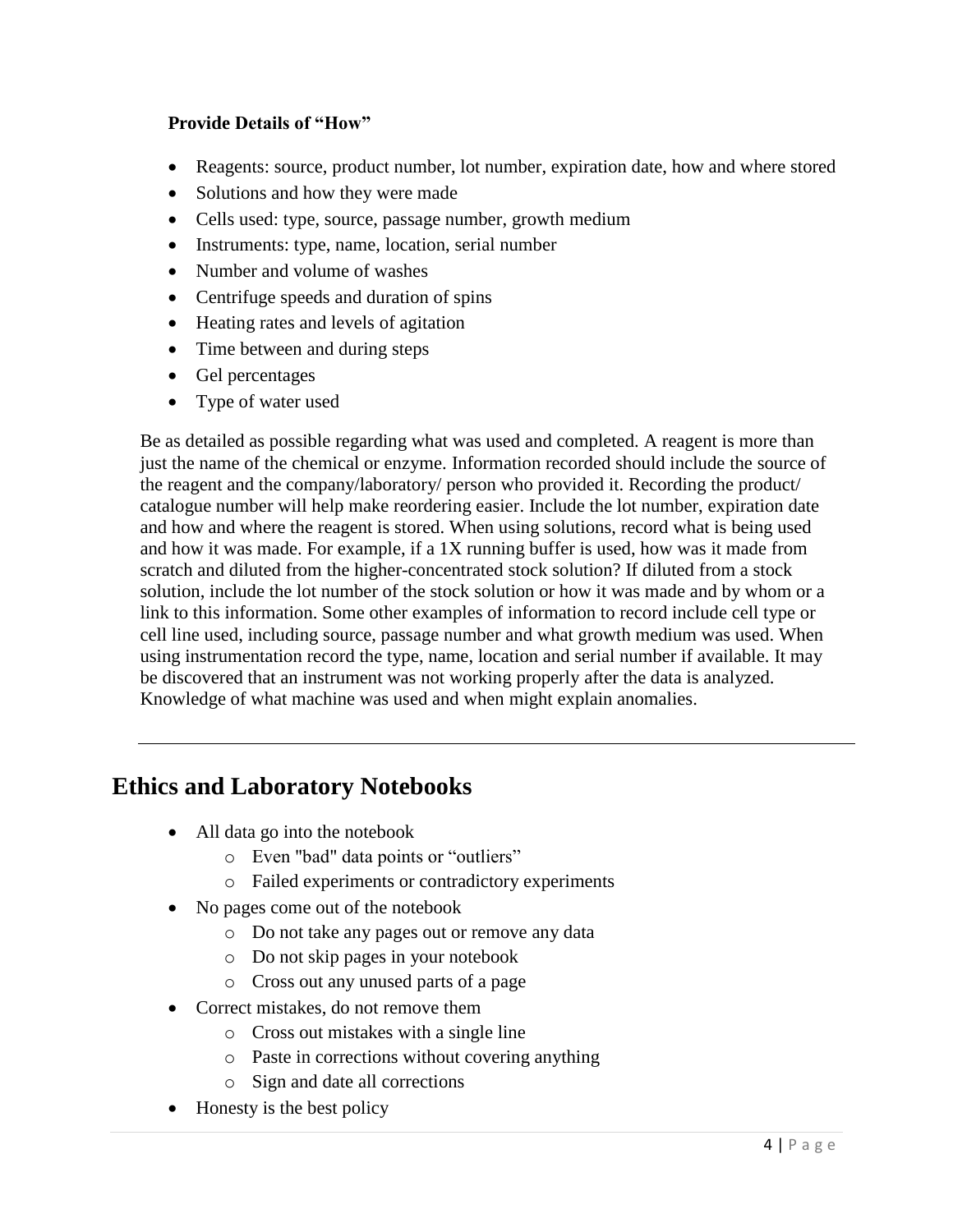There are ethical standards that must be followed. It is essential that all data be recorded in the laboratory notebook. If an experiment fails completely, it is important to record the negative data and/or describe what happened. When keeping a laboratory notebook, remember to *correct* mistakes, but never *remove* them. The appropriate way to correct a mistake is to strike out the information with a single line and initial by the line. If incorrect data is pasted in the notebook strike it out and paste in the correct item. Do not cover up anything already included as part of the notebook. All corrections must be signed and dated for authentication purposes.

## **Summary of best-practices for good record-keeping**

The federal Office of Research Integrity states that data should be stored in such a way that it permits a complete retrospective audit, and that it is monitored regularly to ensure completeness and accuracy. Raw data should be recorded and retained in indexed laboratory notebooks with permanent binding and numbered pages or in a dedicated electronic notebook. Completed or unused laboratory notebooks should be archived and kept for five (5) years, and disposed of only at the discretion of the Principal Investigator of the laboratory.

- 1. Recording should be done as soon as possible after data are collected. Specific notation should be made as to whether it represents the date of the recording or the date of collection, if the two are not the same. Modifications should be clearly identified and dated.
- 2. For paper records, a few pages should be kept at the front of a bound book for tables of contents.
- 3. Writing should be done in permanent ink and legibly.
- 4. Copies of original notebooks should be kept elsewhere for safekeeping.
- 5. A second loose-leaf notebook should be kept for data, such as photographs, machine printouts, questionnaires, chart recordings, and autoradiograms that cannot fit into the primary record book.
- 6. The Principal Investigator should review and sign off on notebooks to signify their completeness and accuracy. Queries should be addressed as soon as possible and changes signed by both. Some data may need to be witnessed by a colleague. Witnessing of data becomes important in commercial research laboratories.